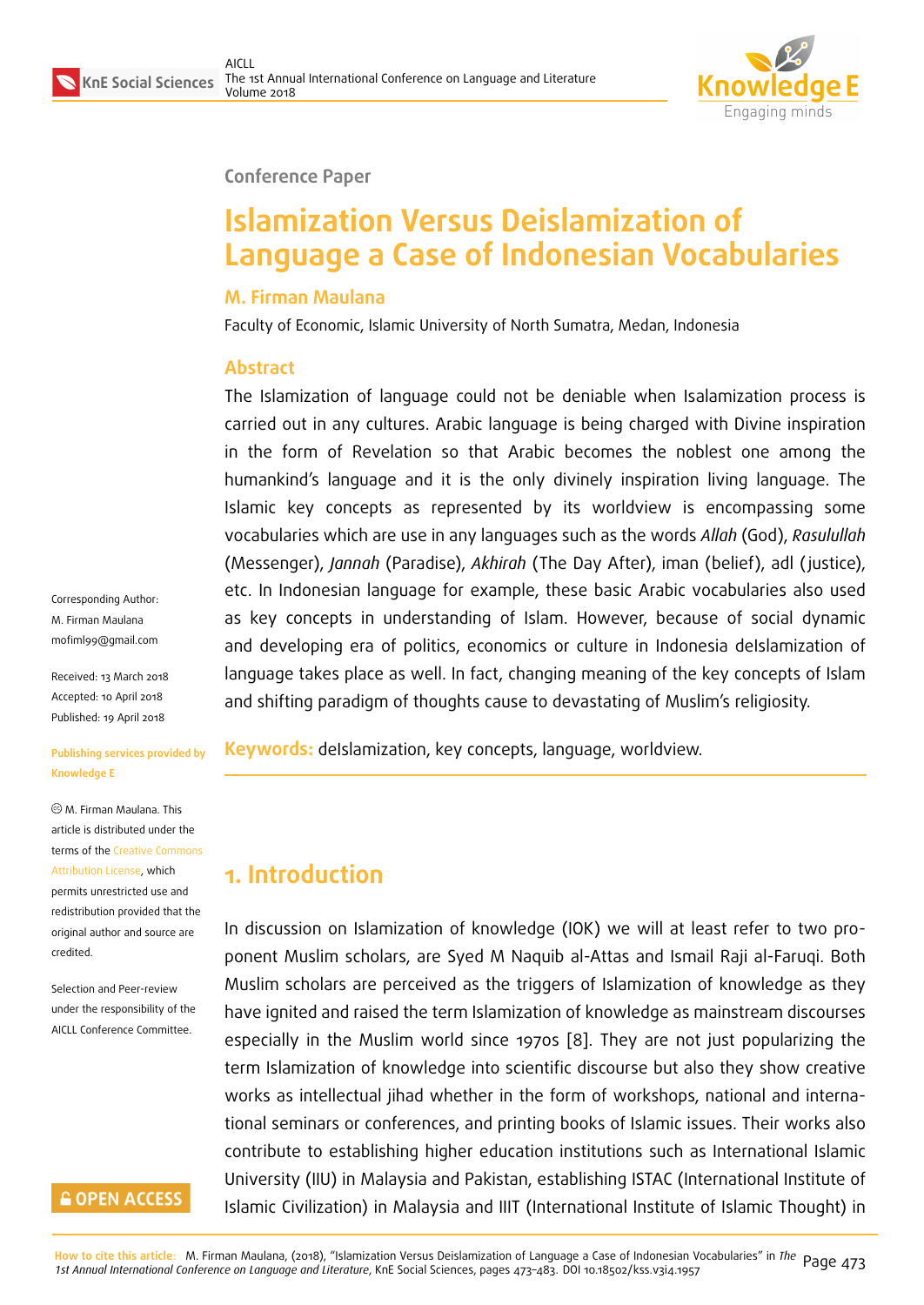Herndon, Virginia (USA) and in many different countries such as in Uganda, Bangladesh, Malaysia, Pakistan, Nigeria, United Kingdom (UK), Indonesia, etc.

The Islamization of knowledge is *jihad* of intellect, or intellectual movement in attempting to response to the scientific development which is secular-based and positivistic in nature that of resulting and leading to the Muslim lost of their real vision and purpose of life; lost of *adab.* Al-Attas asserted further that Islamization is seen as a solution for the arrangement of the science in order to conform to the moral message of the Qur'an that does not know the dichotomous [3].

Some of Indonesian vocabularies such as *amanah, iman, ihsan* are derived from Islamic literatures based on divine revealed knowledge. Hence, the meaning of these words does not just appear for communication amo[ng](#page-9-0) community but the words contained noble message based on religiosity (Islam). In other words, those of all are divine words with certain meaning in accordance with the Islamic worldview. Building up of these Islamic words into local languages is a gradual process and so called, Islamization of language. However, in the light of social development, the meaning of mentioned words above has interchanged into various meaning and sometimes deviate from the true meaning of the *Qur'anic* or *Sunnah* messages, as such context so called, de-Islamization of language. Therefore, it is interesting to raise this issue of Islamization and de-Islamization, mainly in relation to some vocabularies of Indonesian language.

#### **2. Literature Review**

According to al-Attas (2014) the most important thing of the Islamization is the Islamization of language. Whenever the Islamization takes place it should begin with articulation and understanding of the Islamic worldview. As such, since the language is used as medium of communication of this worldview, "Islamization necessarily begins with language" (Hanief, 2009: 37).

Based on historical aspect, the Islamization issue is attached to the knowledge and hence, later on is well known as the Islamization of knowledge (IOK). Indeed, besides Islamization of knowledge, there would be other terms widely known such as Islamization of education, Islamization of curriculum, Islamization of economics, Islamization of social sciences, Islamization of language, etc. In this sense, the Islamization is carried out in specific area or discipline.

The term of Islamization of knowledge (IOK) is a form of Muslim responses to the secularism that spread up around the Muslim world. It has been realized by the Muslim scholars that the Muslim world has reached to the backwardness and crisis. In this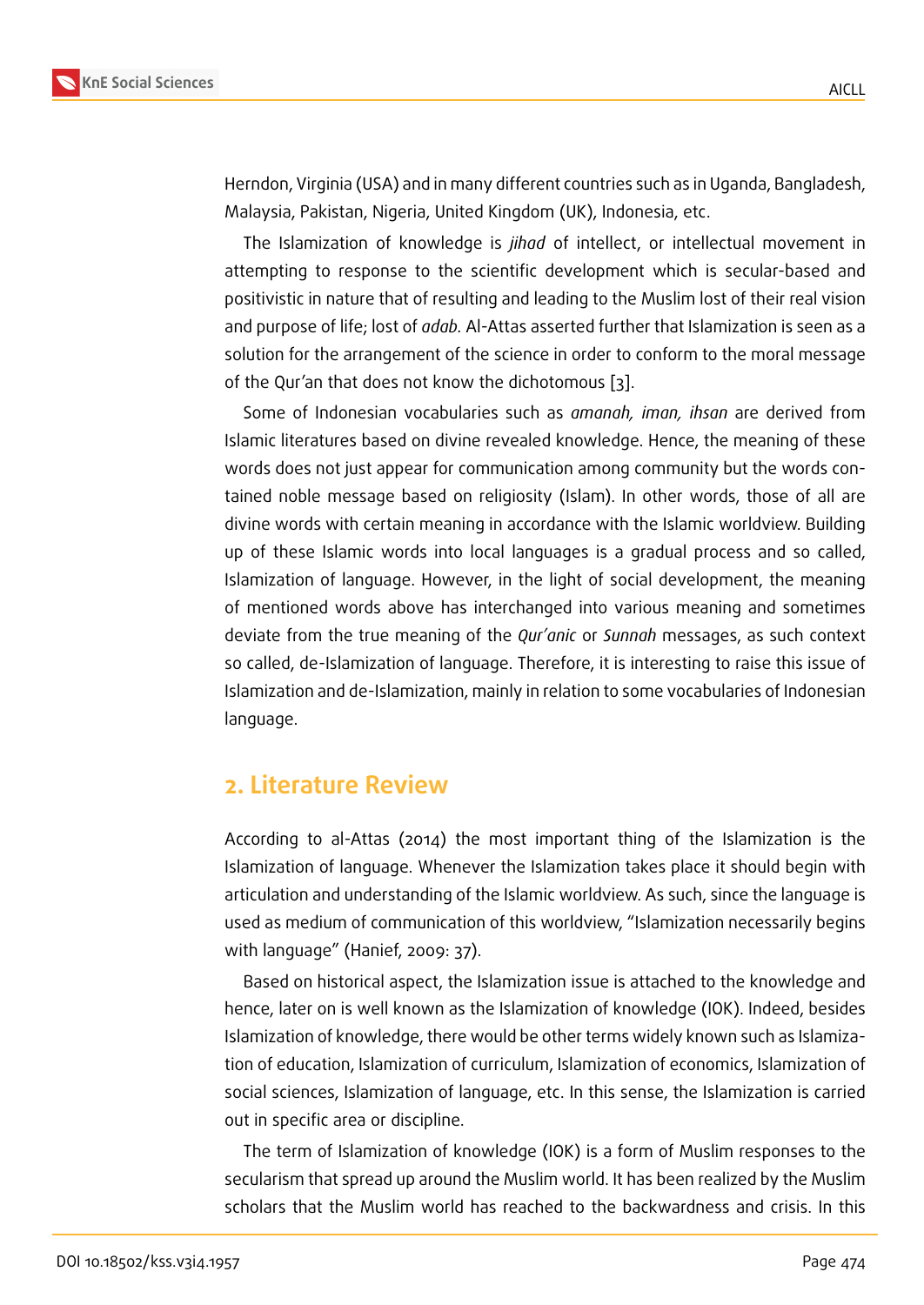regard, the IOK proponents such as al-Faruqi (1982), Abu Hamid Sulayman (1993), Taha Jabir al-Alwani (1995) and al-Attas (2014) pointed out that of the root problem indeed, lies on knowledge and education as the source and fundamental of Islamic culture and civilization, and hence, from where the solution must also be found.

The crisis in such understanding is an epistemological foundation, and nevertheless, it does not mean that the knowledge is lack or ignorance *per se*, but knowledge that has been interpreted through the Western worldview and developed through methodologies that do not fall within the purview of the Islamic worldview; it is not in line with the Islamic epistemology. Therefore, IOK as expounded by its proponents such as al-Faruqi, Abu Hamid Sulayman, Taha Jabir al-Alwani and al-Attas, is an epistemological and methodological issue in response to the secular knowledge and an effort to reformulate the educational system.

The Islamization of Knowledge (IOK) to al-Attas (1997) is focused to the contemporary, modern or present day knowledge. According to him, the contemporary knowledge as it is being founded on, interpreted and projected through the western philosophical worldview in which it has caused the deIslamization of the Muslim mind and hence, what the need is to Islamize contemporary or modern knowledge [6].

In this conception, al-Attas asserted that IOK is an epistemological and methodological concern dealing with how Islamically creative minds can evaluate modern knowledge using Islamic benchmarks. In this sense Kamal Hassan (1997), [th](#page-9-1)e former rector of International Islamic University Malaysia, comments that at the end of the process is reconstruction or reformulation of contemporary knowledge and disciplines, either those existing or the creation of new disciplines if necessary [6].

IOK is defined as "…liberation of man first from magical, mythological, animistic, national-cultural tradition opposed to Islam and then from secular control over his reason and language" (Al-Attas, 2014: 44) and in the context of [kno](#page-9-1)wledge which is value-free and hence, IOK defined "the deliverance of knowledge from its interpretations based on secular ideology; and from meaning and expressions of the secular" (Hanief, 2009: 18)

The method of Islamization of Knowledge (IOK) to al-Alttas (2014) consists of two steps. First, is isolation or removal of the foreign elements and key concepts from the existing body of knowledge, and secondly, the infusion of Islamic elements and key concept into it. What means by the foreign elements and key concepts that should be removed are secularism, dualism of mind and body, doctrine of humanism and the concept or tragedy especially in literature (al-Attas: 2014: 44).

Meanwhile, the other proponent of Islamization of Knowledge (IOK), is al-Faruqi who defines IOK as following: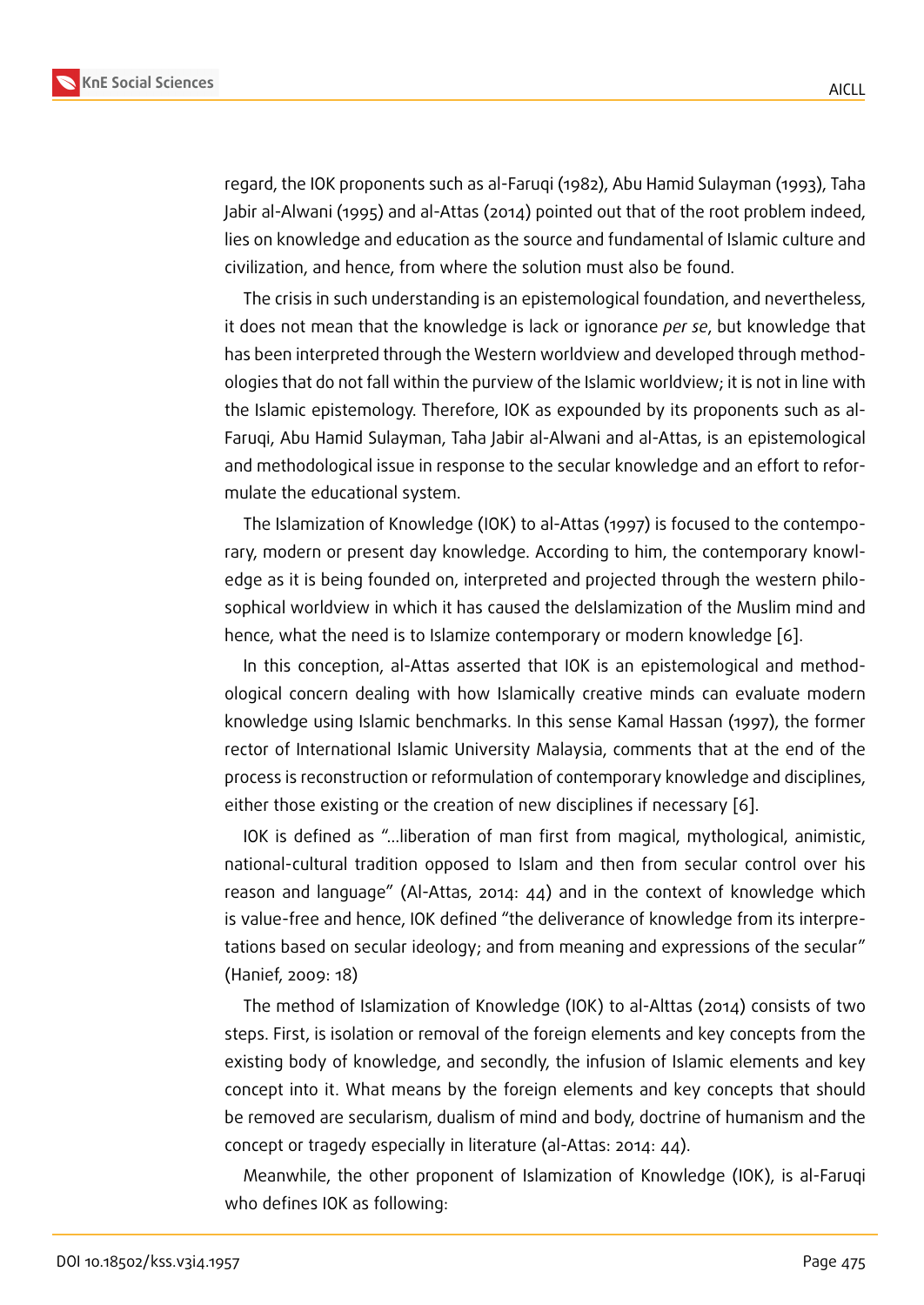"… to Islamize, is to recast knowledge as Islam relates to it…i.e. to redefine and reorder the data, to rethink the reasoning and relating of the data, to reevaluate the conclusions, to re-project the goals, and to do so in such a way as to make the discipline enrich the vision and serve the cause the cause of Islam (al-Faruqi, 1982: 15).

In general, both al-Faruqi and al-Attas proposed the Islamization of knowledge (IOK) as an alternative solution to the secularization or westernization which leads to the crisis and backwardness in the Muslim world. However, one and another stands in different starting points to work in Islamizzation. To al-Attas, Islamization of knowledge (IOK) is an intellectual response to secularization. Unlike al-Attas, to al-Faruqi the rationale for Islamization of knowledge is the malaise of the *ummah,* the product of dualistic educational system and the inability of the traditional Islamic methodology to be more relevant to times (Hussain, 2009: 58)

Al-Faruqi's method of the IOK is expressed in term of five unities: the unity of Allah, of creation, of truth, of life, and of humanity. These five principles constituted the epistemological foundation of an Islamic methodology of Islamization of knowledge. Later on, for realization and achieving the objectives of the Islamization, al-Faruqi opined further that there should be work-plan or general strategy. The stressing of the work-plans is on the system of education with ultimate aim of integrating the two educational systems; western and the existing Muslim education. The al-Faruqi's IOK work-plan consist twelve steps as following.

- 1. Mastering of the modern disciplines.
- 2. Discipline survey
- 3. Mastering Islamic legacy (the anthology)
- 4. Mastering of Islamic legacy (stressing on analysis on how Islamic legacy contribute.
- 5. Establishment of the specific relevance of Islam to disciplines
- 6. Critical assessment of the modern discipline
- 7. Critical assessment of the Islamic legacy
- 8. Survey of the ummah's major problems
- 9. Survey of the problems of humankind
- 10. Creative analysis and synthesis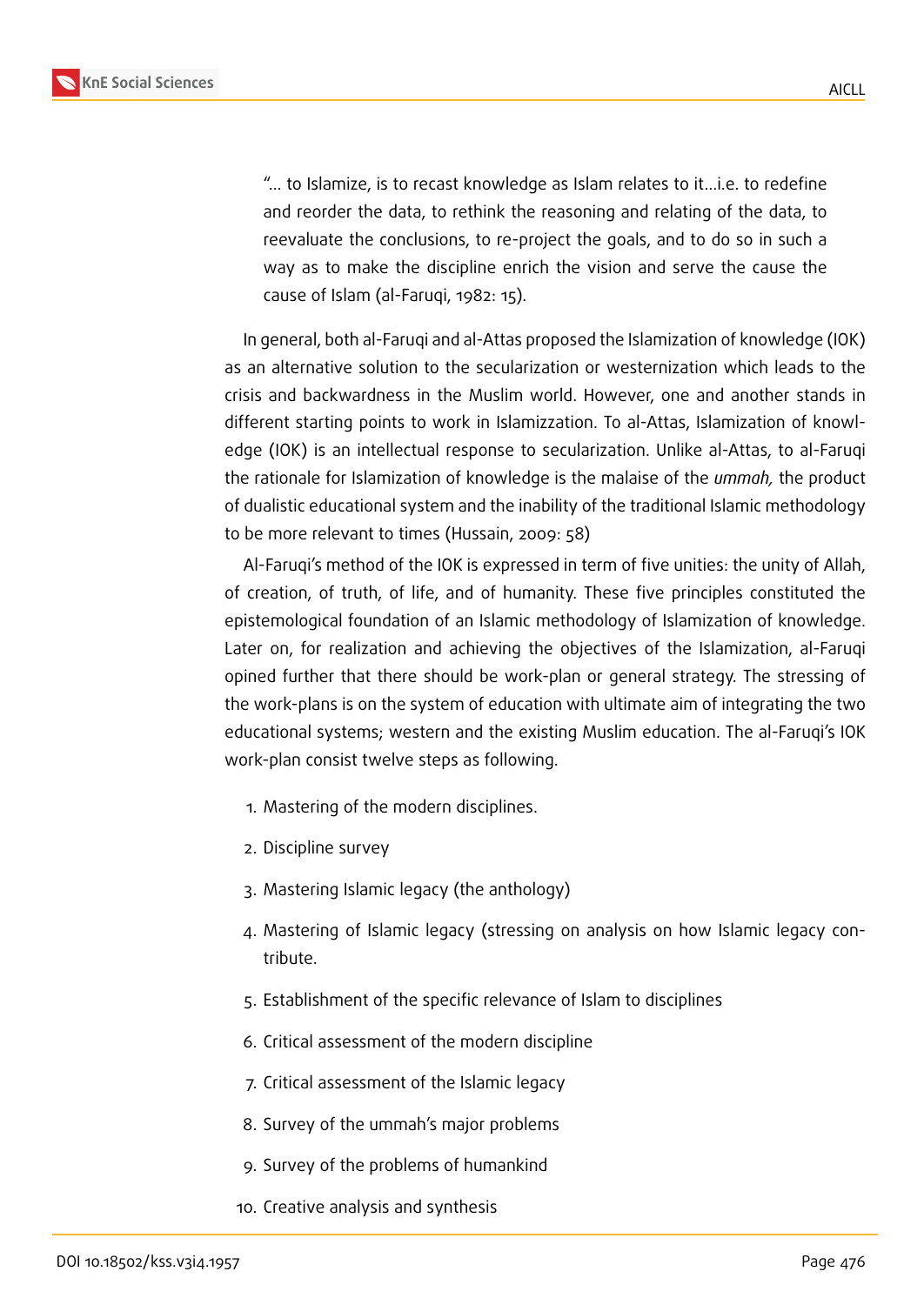- 11. Recasting the disciplines under the framework of Islam
- 12. Dissemination of Islamized knowledge [5].

The al-Faruqi's work-plan as mentioned above resulted critics especially to the opponents of the IOK such as Fazlur Rah[ma](#page-9-2)n, Hoodboys, Ziauddin Sardar, Yasien Mohamed, Seyyed Nasr (Yusuf, 2009). The work-plan that suggested by al-Faruqi become problematic and lead to devastating criticism as he puts the mastery of modern knowledge as the first step prior to the mastery of Islamic legacy and establishing of the relevance of Islam to Western discipline. Sardar (1988) in this regard comments that the al-Faruqi's method with his work-plan is like "putting the cart before the horse" (Hashim & Rossidy, 2009: 131). Later on, revising and explanation done by Abu Hamid Sulayman and Taha Jabir who are Muslim scholar from IIIT School. Meanwhile, another revising was also done by Safi (1993) and Ragab (1995) from International Islamic University Malaysia school.

Concerning methodology of IOK, the other Muslim scholar from IIIT School, Taha Jabir al-Alwani (1995) proposes six discourses as the steps to present the IOK process, are: Discourse 1 and 2 is articulating the Islamic paradigm of knowledge and developing a Qur'anic methodology. Discourse 3 is a methodology of dealing with the Qur'an, while, for discourse 4 is a methodology for dealing with the Sunnah. Discourse  $\overline{5}$  is reexamining the Islamic intellectual heritage and discourse 6 is dealing with the Western intellectual heritage [1].

In this relation, Hanief (2009) as a proponent of the Islamization of Knowledge from IIUM comments that the essence of the Islamization process is the systematic movement from the other[-th](#page-9-3)an Islamic ontology and epistemology to the Islamic ontology and epistemology. Working on Islamization, as Hanief (2009) added that the essential thing is to Islamizers, especially before undertaking any actual substantive, they are to take stock of Islamic ontological and epistemological assumption, and the most special importance is the Islamic worldview. In this sense, the Islamic worldview to al-Attas as delivered by Hanief (2009) is covering the Islamic concept of God, man, society, and cosmic order. Therefore, understanding the Islamic worldview is an absolute prerequisite for any attempt to Islamize a social science discipline, a subject, or even one social science concept including languages.

Furthermore al-Attas (2014) expounded that the fundamental key concepts of Islam that should be infused into the body of knowledge of any Western sciences include the concept of religion *(dien)*, of man *(insan)*, of knowledge *('ilm* and *ma'rifah)*, of justice *(adl)*, of right action *(amal* as *adab)* and all terms that are related to them. According to him all these elements mentioned should be linked to the concept of *tauhid* [4]*.*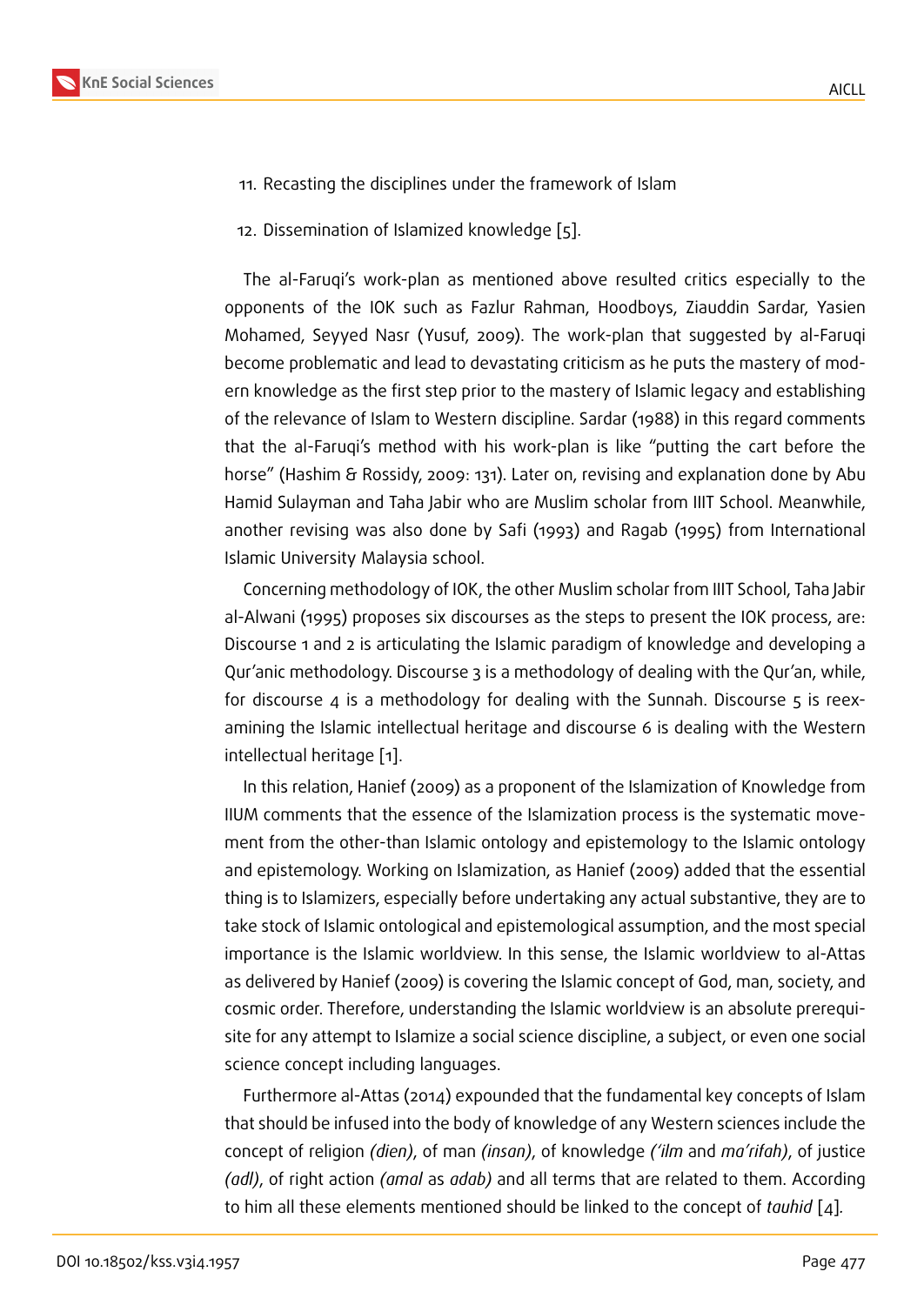### **3. Methodology**

This paper is based on the analysis towards few books regarding Islamization and its process, methodology, aim and scope. Hence, this paper could be said as library research. In this sense, the paper is categorized into qualitative research whereas the data is derived from review on the related books and analysis on some related documents to represent the idea of the Islamization of knowledge (IOK), the Islamization of language and deIslamization of language.

### **4. Discussion**

In discussion on language, it is inseparable with discussion on the worldview, because the language is a medium of expression such as ideas, feeling, faith and thoughts. In other words, language is a medium to communicate verbally or orally the terms and conceptions. As such Islamization is to begin with the articulation and understanding of the Islamic worldview  $\lceil 4 \rceil$ . The Islamic worldview is not a form of culture where the value system and though projecting its vision of reality and truth. It is not derived merely from culture, philosophical elements and science, but is based on original source is Revelation, c[on](#page-9-4)firmed by religion, and affirmed by intellectual and intuitive principle. In this sense, Islamic worldview is based on perfect religion, requiring no historical explanation.

"All the essentials of religion: the name, the faith and practice, the rituals, the creed and the system of belief were given by Revelation and interpreted and demonstrated by the Prophet in his words and model action not from cultural tradition which necessarily must flow in the stream of historicism" (al-Attas, 2007: 9).

Therefore, the characteristic of Islamic worldview is referring to the revelation which is permanently established as stated in the following:

"The Islamic worldview is characterized by an authenticity and a finality that points to what is ultimate, and it projects a view of reality and truth that encompasses existence and life altogether in total perspective whose fundamental elements are permanently established" (al-Attas, 2007: 7).

The Islamic vision of reality and truth is another phrase or term of the Islamic worldview and in Arabic word is called *"ru'yatul Islam lilwujud"*. Al-Attas opined that in Islamization process, "since language is the communicator of this worldview, Islamization necessarily begins with language" (Hanief, 2009: 37). It would then be presenting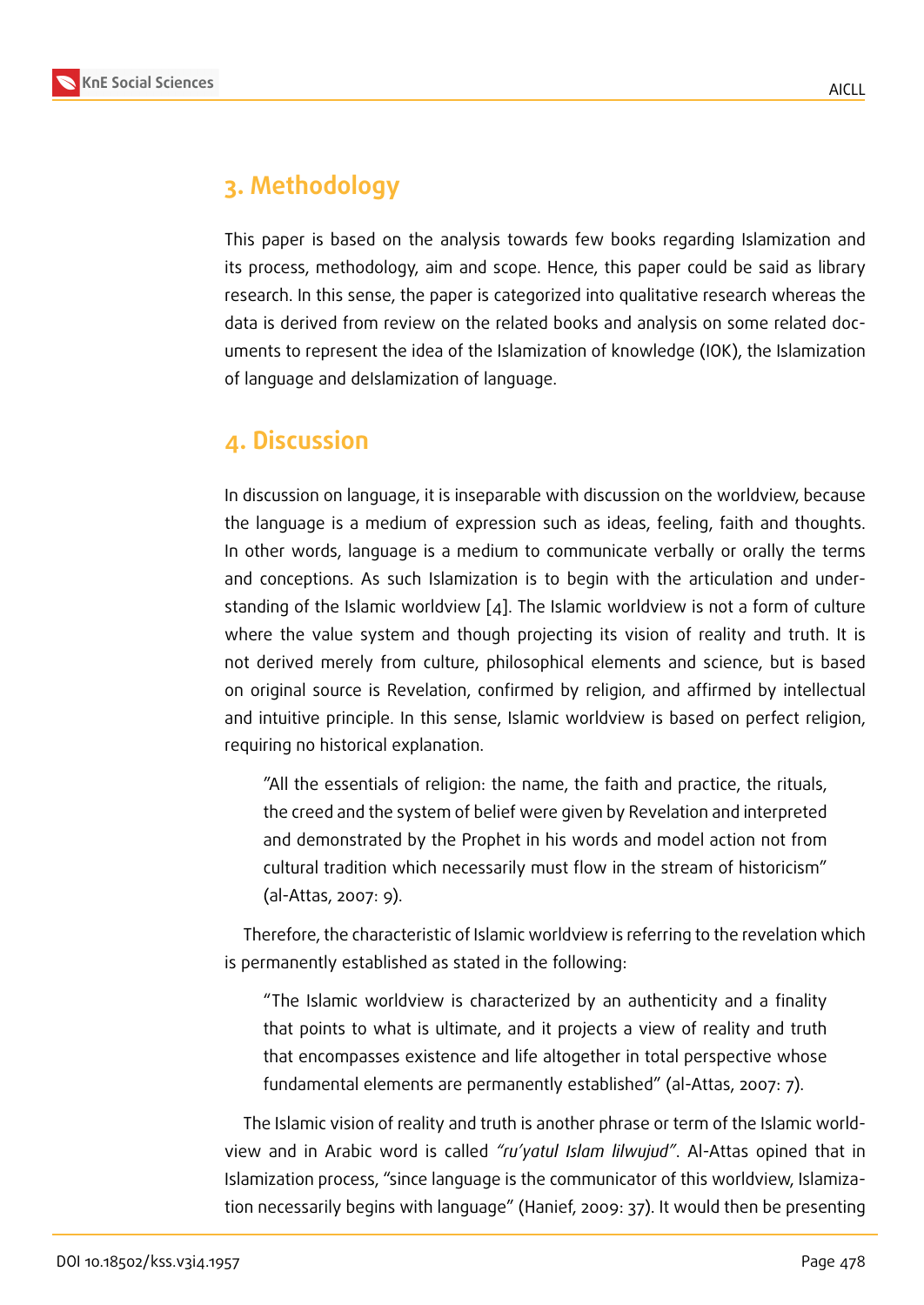Islamic key concepts or key words that project the reality and the truth. The word *"Allah"* (god), *"adl"* ( just), *"iman"* (faith), and *"taqwa"* (afraid) for example, being replaced and used in any languages wherever Islam spread and assimilated with the other local people's belief, cultures and races. Therefore, certain keys of Islamic concepts that represent the worldview can be found either in existing language or in many cases, new languages were created by Islam [6].

Indeed, the process of Islamization is a logical process through three interconnected concepts as Kartanegara (2010) explained, are; naturalization, secularization and Islamization. Naturalization in this context me[an](#page-9-1)s a process of adaptation or acculturation. Secularization means a process of putting aside all spiritual dimensions, while Islamization is a process of assimilation of western science—including its adaptation and acculturation—into Islamic worldview and civilization.

The process of naturalization or acculturation is natural that human interaction occurs based on individual contact; inter social relation, inter-dialog and any other kind of human interaction. This interaction involves differences of beliefs, values, knowledge, worldview, philosophical life, culture and civilization including languages. In the aspect of language for example, it has happened everywhere throughout interaction, contacting and acculturation in social life. As illustrated, when Islamic empire spread and the Arabic was used as official language in surrounding areas or countries. The process of assimilation and adaptation happened including religious values and mainly some local words or vocabularies. This acculturation further created a special form of Arabic language beside Islam and civilization.

In Malay Archipelago (Indonesia, Malaysia, Singapore, Southern Thailand and Brunei) also happened when the Arabic vocabularies and key concept of Islam are being absorbed, assimilated, adopted and adapted. The key concepts such as *iman (faith), adab* (right action), *adl* ( justice) and *'ilm* (knowledge) are being used at large. Furthermore, some Arabic vocabularies are adopted into Malay like the words *maktab* (office), mesyuarat/musrawarah (meeting), *seluar* (pants/trouser) etc. in addition, acculturation between Arabic and Malay (Indonesia, Malaysia, Brunei) created a special language namely "Jawi" such as the words "jangan [جعن] (do not) and [ردن  $\overline{\phantom{a}}$ (and). This is a form of a new language based on naturalization.

The process of Islamization of language as shown above is a process of naturalization, adaptation, assimilation or acculturation of secular language in the Muslim world based on Islamic and cultural values. In other words, Islamization takes place as an answer to encounter the secular worldview, mainly concerning to the language. In this sense, the Islamization attempts to reconstruct some vocabularies, especially the key concepts in order to be suitable to the Islamic values and principles. It might be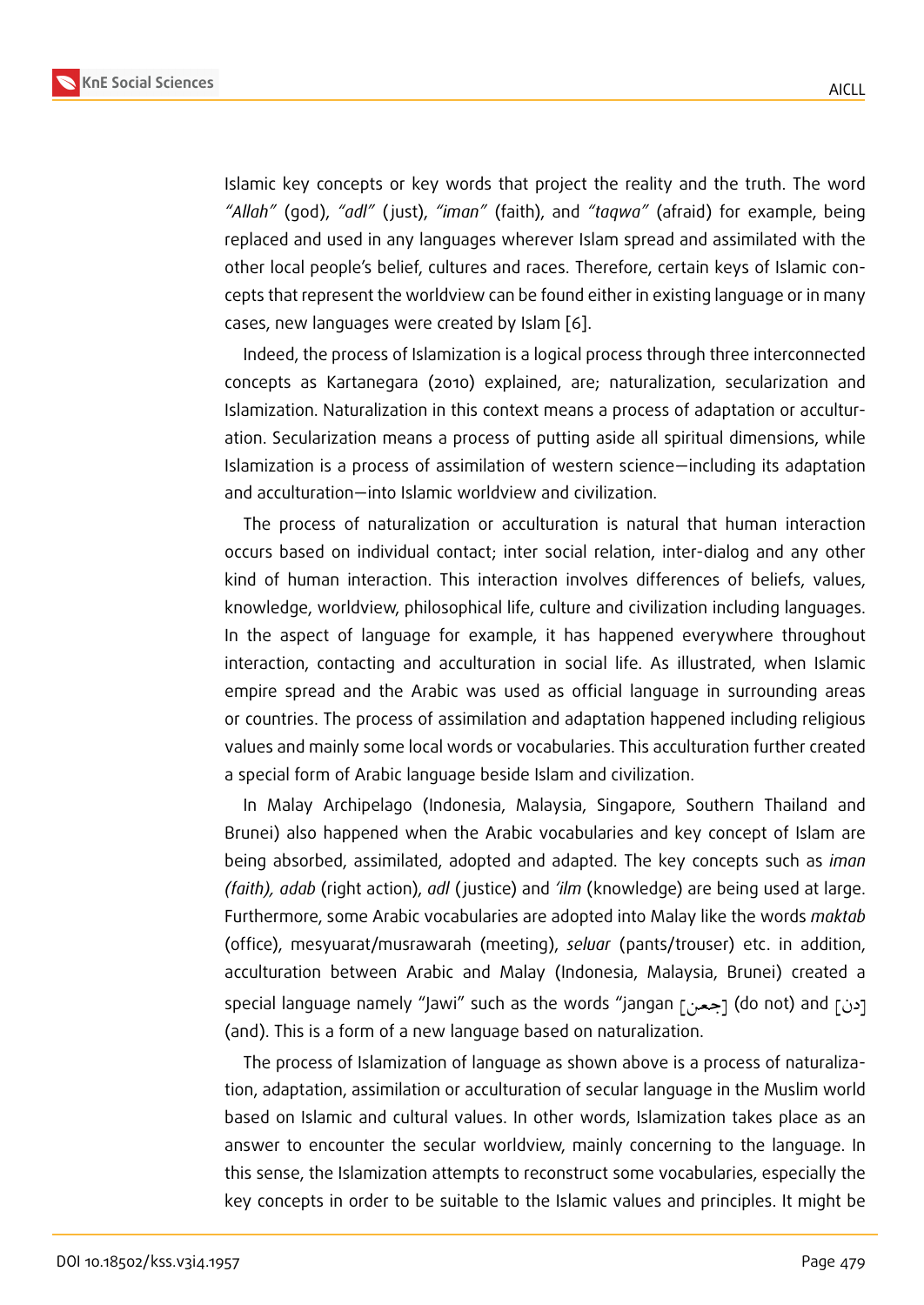

prevailed through reconstruction of language aspect and modifying it by infusing an Islamic value and in order to be in accordance with the *syari'ah* frame work.

In this regard, al-Attas (2014) views that Islamization was also involving first the Islamization of language, and in fact that the Qur'an itself demonstrated it when it was revealed among the Arabs. It is because "language, thought and reason are closely interconnected and are indeed, interdependent in projecting to man his worldview or vision of reality" (al-Attas, 2014: 45). Therefore, Islamization of language is *sine qua non* in process of Islamization as it is projecting the worldview.

In long run, Islamization does not merely occur in certain key concept of Islam, but it is broadened into using Arabic words at large in which some people view as Arabization. It is found in Indonesian vocabularies such as the words *kursi* (chair), *hewan* (animal), qirhos-kertas (paper), *Ahad* (Sunday), *Itsnaen* (Monday), *Tsulatsa* (Tuesday), *Arbi'a* (Wednesday), *Khamis* (Thursday), *Jum'ah* (Friday), *Sabt* (Saturday), *Qawi* (strong), hukum (law), *akbar* (stronger), *tabligh* (general study), ta'lim (teaching), etc.

Referring to the acculturation context, the frame work of Islamization process as mentioned by Kartanegara above; naturalization, secularization and Islamization, it could happen anywhere since Islam spread around the world. In fact, the second and the thirds come up interchangeably following the context. Some times Islamization comes up after secularization or conversely, secularization comes after Islamization and so called, "de-Islamization". DeISlamization in this context is "the infusion of alien concept into the minds of Muslim, where they remain and influence thought and reasoning. It is the causing of forgetfulness of Islam and of the Muslim/ duty to God and to His Prophet, which is the real duty assigned to his tru self; and hence, it is also injustice *(zulm)* to the self" (al-Attas, 2014: 46-47).

In Indonesian context, the Islamization process happen as it changes first the people' view point from the existing belief and culture under Buddhism, Hindus or Animism doctrine. Islam introduces the system of belief and values through conveying its worldview and using certain key concepts such as introduce term of *"Allah"* as the Creator, and it is not like the people believe in God that of physical, worldly and material in nature. The system of worship which is called *"sembahyang"* (worshiping) for example, it is derive from the word *"sembah"* (worship) and *"Hyang"* (God/Deity). Then Islam introduces the term "*shalat"* or "*salah"* as Muslims' activities in worshiping Allah.

The term Allah is not God, Deity or the other objects of worship as performed by the other believers (non-Muslim), because the concept of Allah for Muslim and the concept of God for non-Muslim is fundamentally difference. Using the word of Allah in fact, had been raised and discussed few years ago in Malay Archipelago, whether it is possible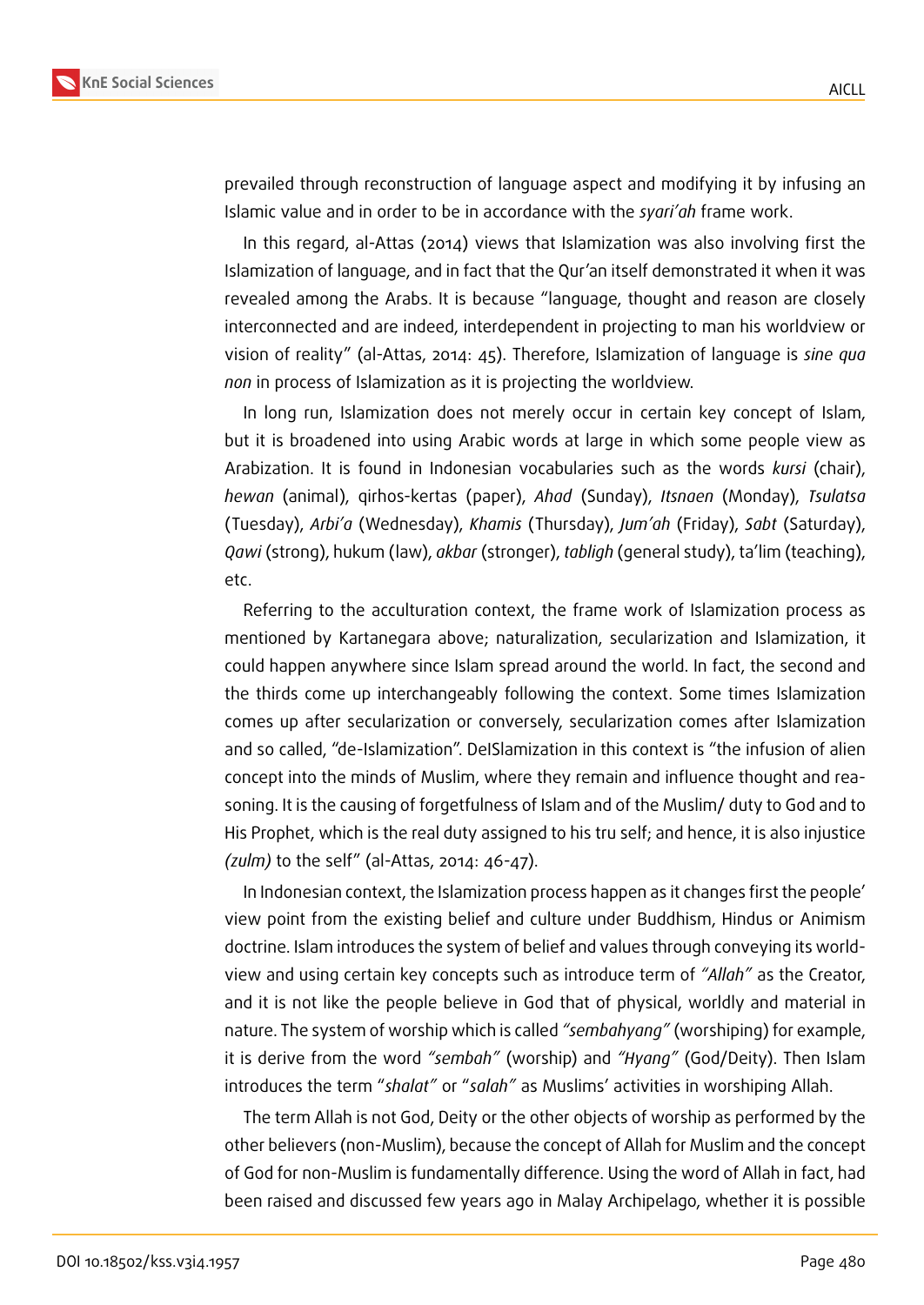

for non-Muslim using the word *"Allah"*. Actually, the word Allah might be used for non-Muslim; nevertheless, it could not be the same meaning for different worldview and perception to every religion. Hence, such a way indeed, deIslamization occurs by changing the meaning of Allah into the alien meaning and is not in accordance to the Islamic view point.

Similarly, the word *adl* (fairness-justice) is already commonly used with secular understanding so that its meaning becomes equality of rights and hence in a division or in the treatment of law is not distinguished from each other because everyone has the same rights. However, the word *adl* with this meaning does not in line with the Islamic teaching. In the law of *wirasah* (inheritance) for example, Islam taught the division of inheritance between man and woman is 2:1 and hence, in this context it could be called *adl* ( justice) since it is following the Islamic teaching.

Another key concept (key terms) of Islam is the word *"ibadah"* which means requisite action or worship. The word *ibadah* is also commonly used in Indonesia today by the non-Muslim without exception. In long run the word *"peribadatan"* which is derived from the word *ibadah* and pointing to any kinds of places of worship such as mosque, church and temple. Such a way, based on Islamic perspective, it has changed the meaning of *ibadah* or *peribadatan* into peculiar, secular and worldly meaning which is not in accordance with Islamic view point.

In the Islamic context, the word *ibadah* as explained by al-Attas (2014) is taken from the word *abd,* and is the correct term of reference to someone who is in realization indebted absolutely to Allah, abases himself in service to Him with all conscious and willing acts of service for the sake of Allah. In this sense, *ibadah* is not only performed vertically to Allah in particular place like the mosque, but also horizontally as in social contact among the human beings and universe since it is for the sake of Allah alone.

Therefore, the concept of *ibadah* in Islam is fundamentally different with others. As a complete way of life, *ibadah* is an ethical life for all Muslim in whole of life without discharging between worshiping Allah in particular place and beyond it. However, in long run as shown today, the word *ibadah* is used in different conception within various believers or religions; as such deIslamization of language takes place in Indonesian vocabularies with devastation among Muslim religiosity.

### **5. Conclusion**

Both Islamization and deIslamization are constituted as logical process and it is natural as consequences of acculturation. Islamization of language is *sine qua non* and hence, when Islamization process occurs it will involve the Islamization of language. Moreover,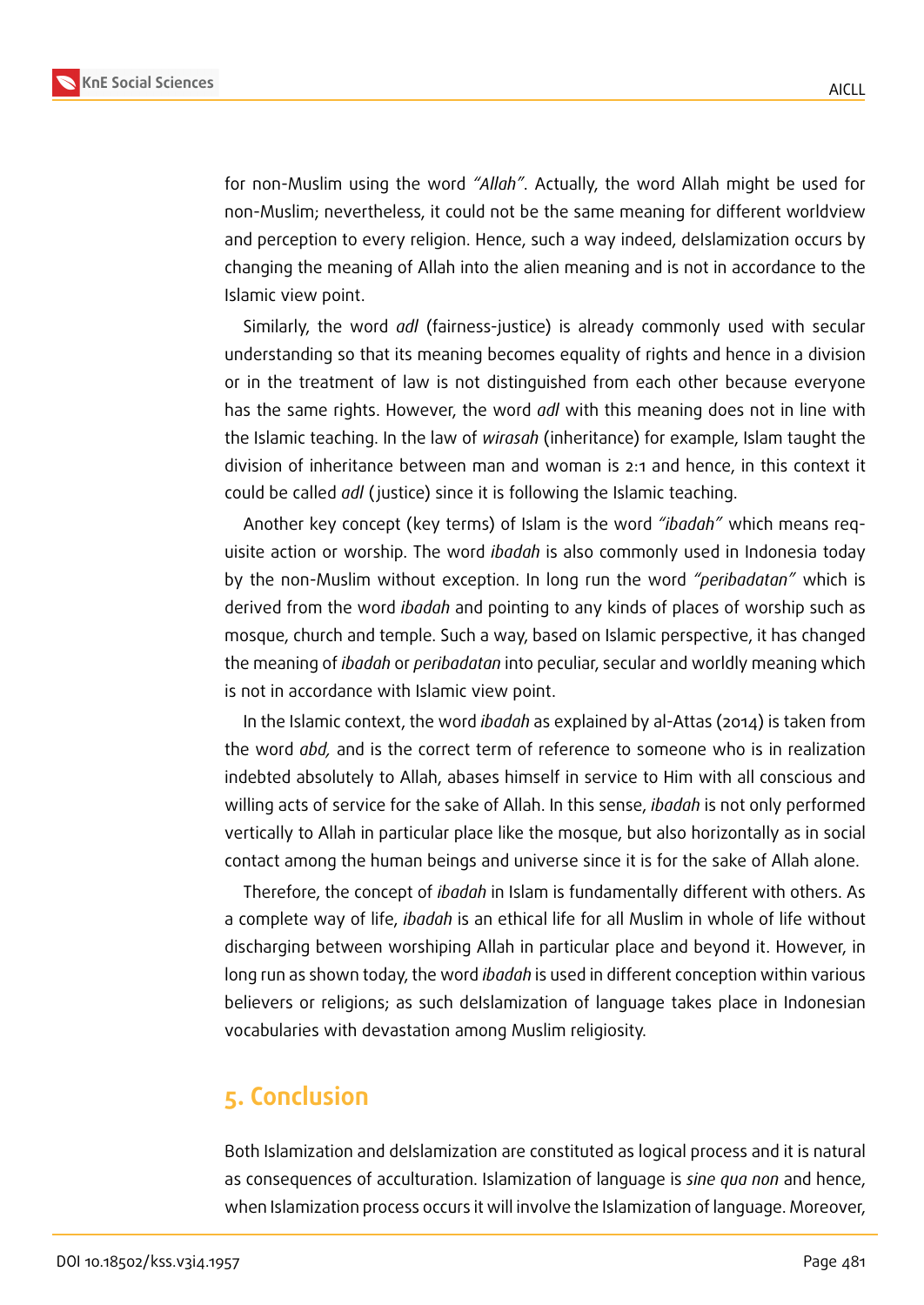

the Islamization process is projecting the minds of Muslims or their worldview in which the key concepts are introduced such as the word *jannah*, *Rasul, shalat, ibadah,* etc. In this sense, wherever Islam spread will influence the existing local languages and in many cases creating new languages like *"jawi"* as product of acculturation.

Acculturation could be natural since the human interaction occurs in social contact, inter dialog and any other kind of human interaction. This interaction involves differences of beliefs, values, knowledge, worldview, philosophical life, culture and civilization. Therefore, the Islamization and deIslamization would be interchangeable depending on which culture is dominance in certain societal life.

In this context, the meaning Islamization of knowledge is infusing of Islamic elements and key concepts into the existing language at the whole, and hence, what mean by deIslamization of language is infusing the alien concepts into the existing languages which influences thought and reason then causing of changing the meaning and shifting paradigm of people's thought. In this sense, deIslamization means secularization and brings the Muslims into misleading and loss of Islamic vision. It will then lead them into split personality with narrow outlooks, dichotomous and secular.

### **References**

- <span id="page-9-3"></span>[1] Al-Alwani, Taha Jabir (1995). *The Islamization of Knowledge: Yesterday and Today.* Herndon. Virginia: IIIT
- [2] Al-Attas, Syed, Muhammd Naquib, Wan Daud, Wan Mohd. Nor (2007). Kuala Lumpur: *The ICLIF Leadership Competency Model (LCM): An Islamic Alternative.* The International Centre for Leadership in Finance (ICLIF).
- <span id="page-9-0"></span>[3] Al-Attas, Syed, Muhammd Naquib (1995). *Prolegomena to the Metaphysics of Islam: An Exposition of the Fundamental Elements of the Worldview of Islam.* Kuala Lumpur: ISTACT.
- <span id="page-9-4"></span>[4] (2014)*. Islam and Secularism.* Kuala Lumpur: IBFIM.
- <span id="page-9-2"></span>[5] Al-Faruqi, Ismail Raji (1982). *Islamization of Knowledge: General Principles and Workplan.* International Institute of Islamic Thought (IIIT). Maryland: International Graphics Printing Service.
- <span id="page-9-1"></span>[6] Hanief, Mohamed Aslam (2009). *A Critical Survey of Islamization of Knowledge.* Second Edition. Kuala Lumpur: IIUM Press.
- [7] Hashim, Rosnani and Rossidy, Imran (2009). *Islamization of Knowledge: A Comparative Analysis of the Conception of al-Attas and al-Faruqi.* Intellectual Discourse 8, No.1 (2000): 19-44.